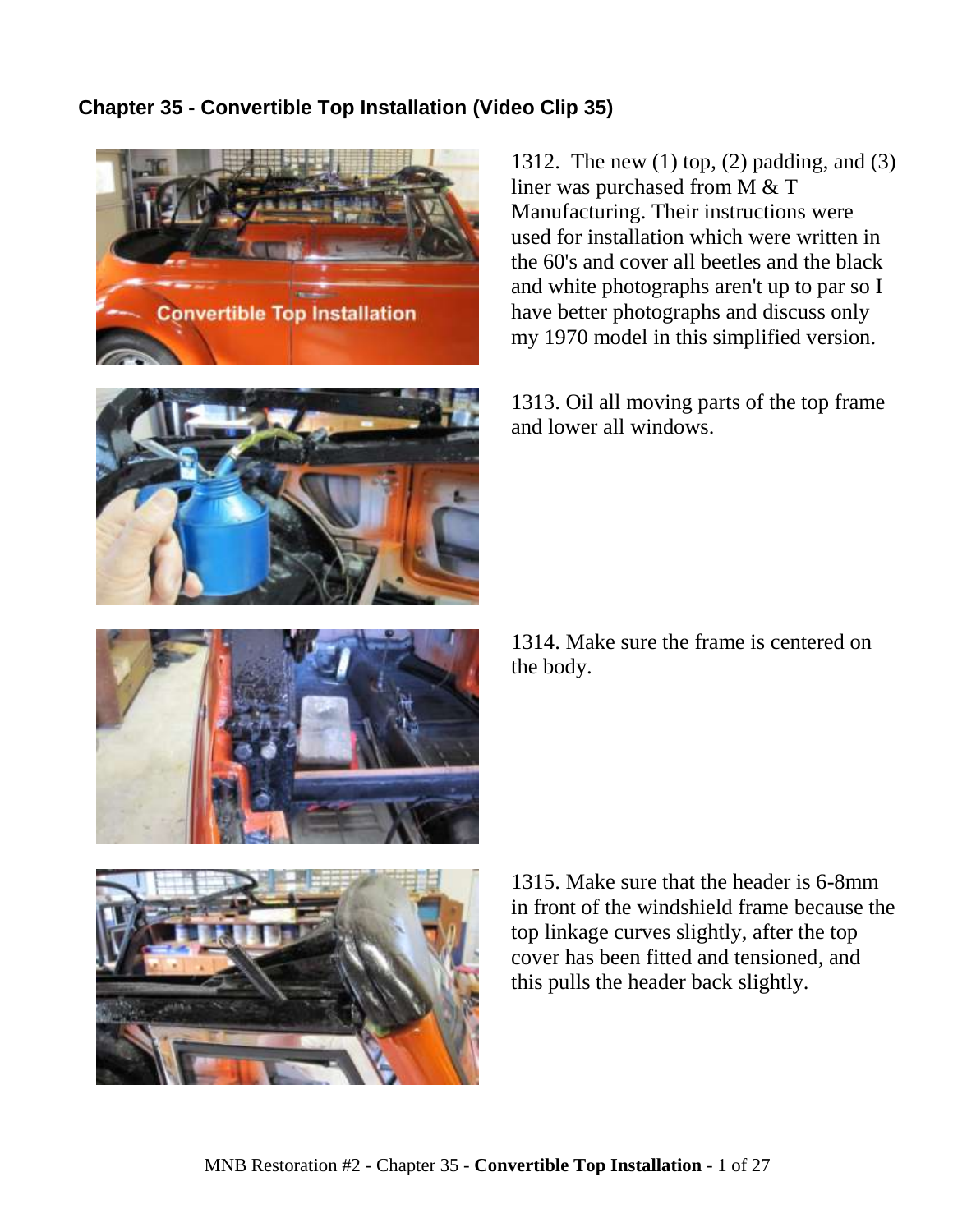

1316. Cover the car body so that the spray adhesive will not get on the newly painted surface.



1317. On the front of the car mark the center of the top, by marking the body centerline above the front window on a piece of tape, as shown.



1318. On the rear of the car mark the center of the top, by marking the body centerline above the hood on a piece of tape, as shown.



1319. The hardest part to understand in the M & T instruction was the frame structure nomenclature, since these parts are not in your everyday vocabulary. The detail at the left should help.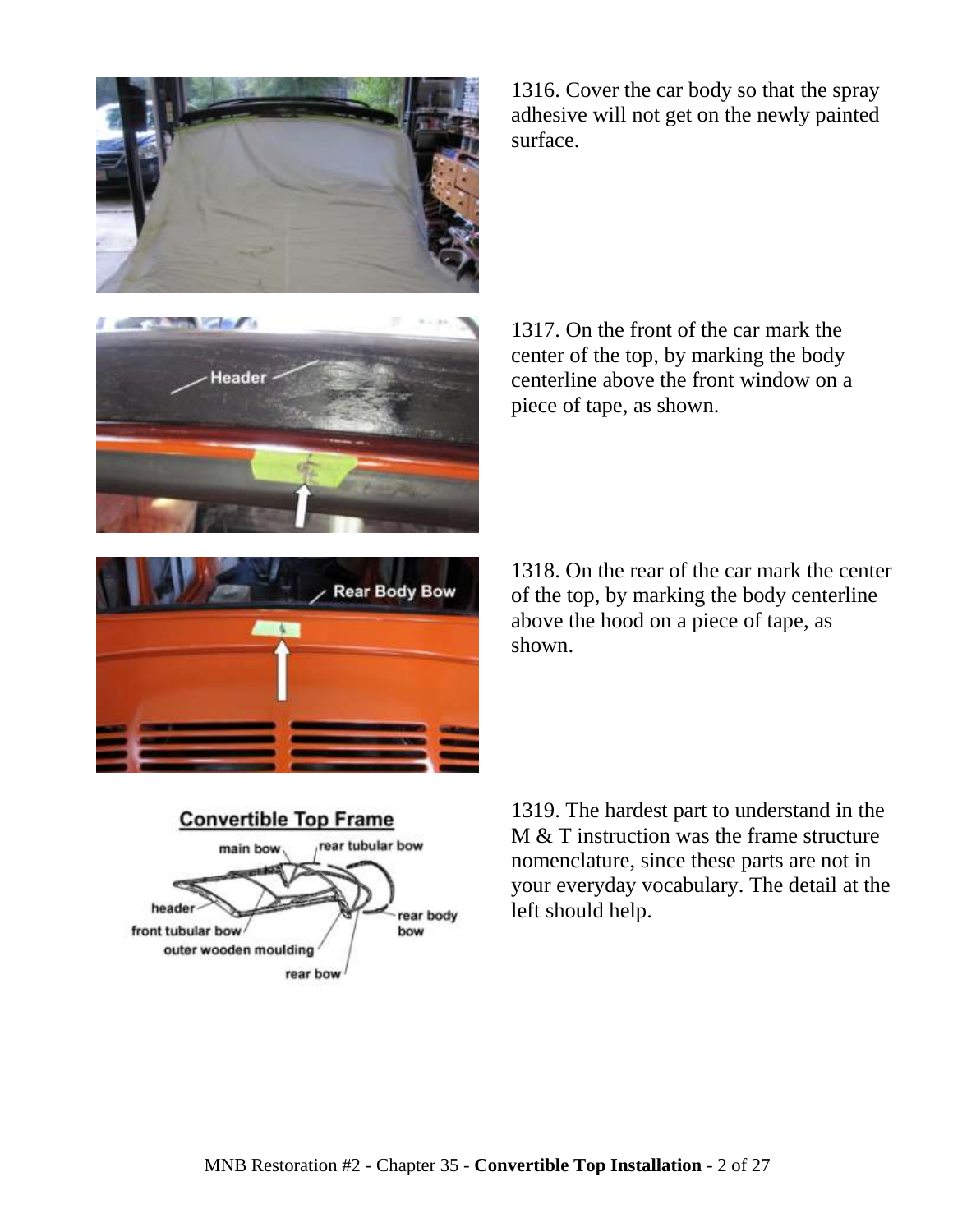

**Rear Side of Header** 

1320. Same frame nomenclature as the previous detail, but shown on the VW frame.

### **Installing Leatherette:**

1321. Fold the top back and add paper coverage to protect the body and spray D12 adhesive on the back side of the header. From step 1340 below you can see that I used Carmie 313 adhesive.

1322. Cut a strip of leatherette as shown, and spray the back side with adhesive.





1323. When the adhesive becomes tacky place the leatherette strip on the back side of the header as shown.

*Note: Trim the leatherette as needed for the ends and around the pins.*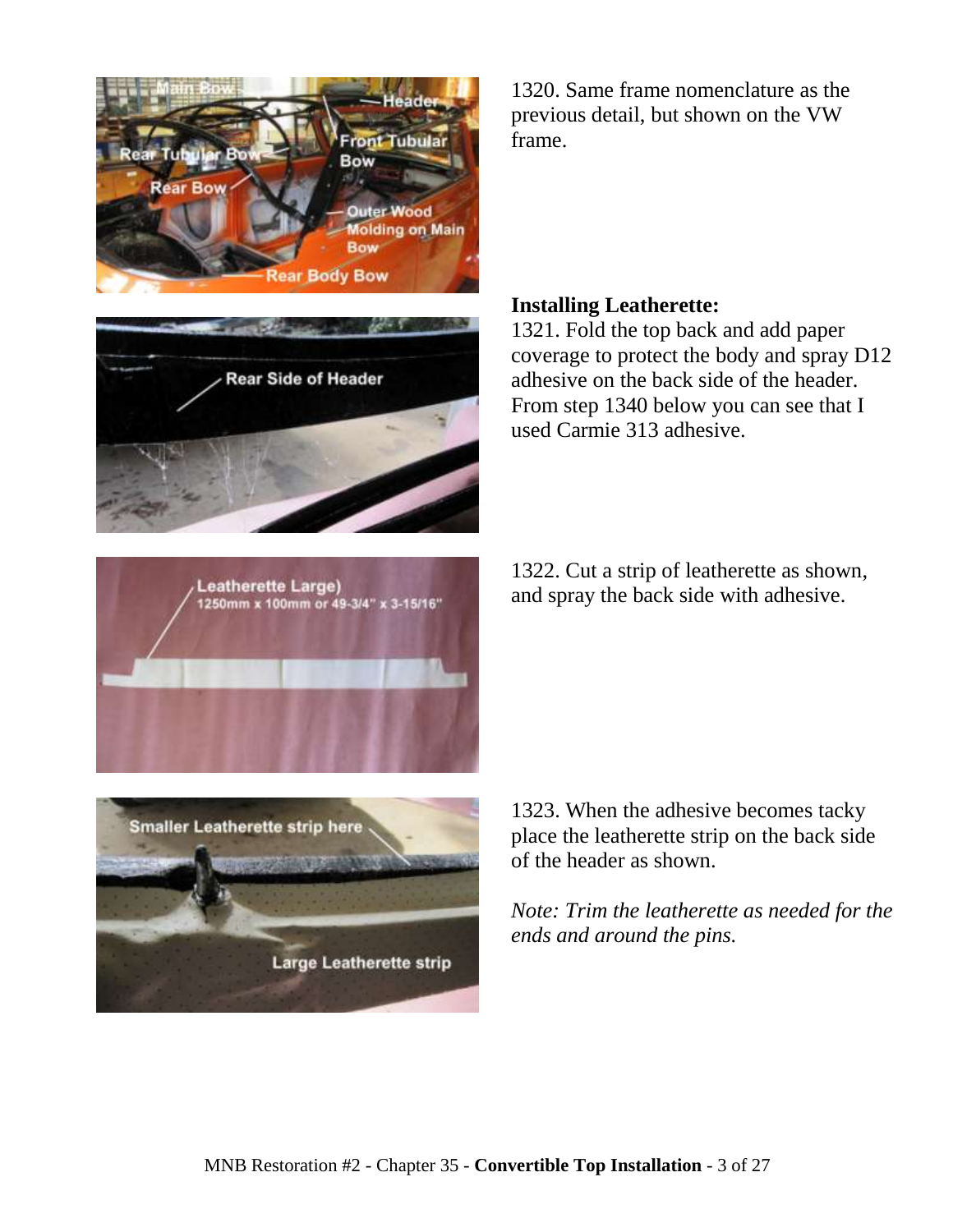

1324. Cut a smaller strip of leatherette as shown and spray the back side with adhesive and apply to the bottom side of the header as noted above. Again, trim, as needed, around the edges.

**Outer Wood Molding** on Main Bow

1325. Locate the outer wood molding on the main bow.





1326. Cut a piece of vinyl about 4" x 18" and spray adhesive on the back of the vinyl and the front face of the outer wood molding. Allow about 5 minutes for the adhesive to become tacky and apply the vinyl as done before. Trim and remove any excess material.

1327. The outer wood molding after the vinyl has been applied.

*Note: this is not a factory item, but I cover the wood to make it look better.*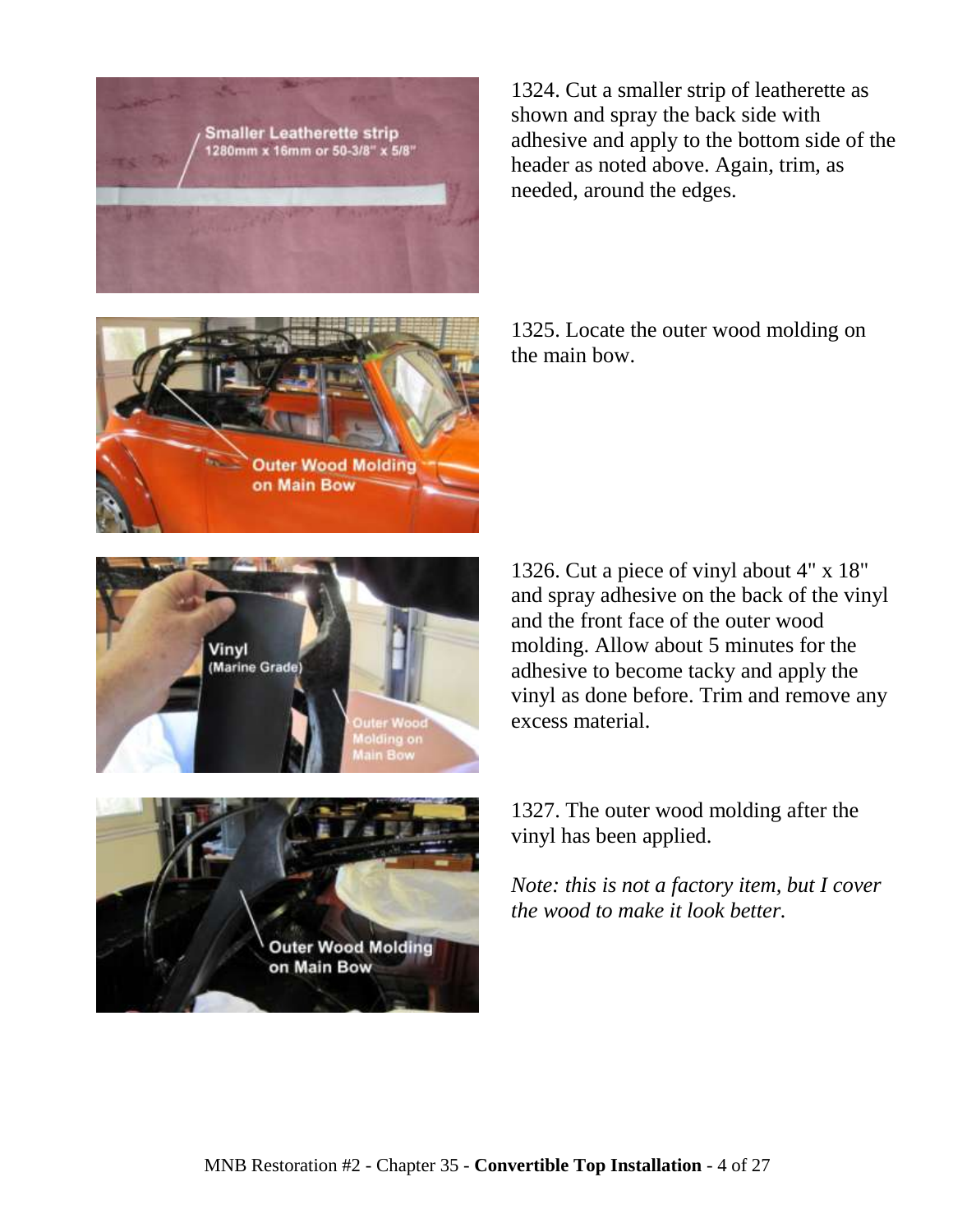

1328. For a 1970 VW the window and frame dimensions are shown in the detail to the left. Use a small wire, in the center of the top to tie each unit and achieve the proper dimensions prior to installing the webbing below.

1329. An alternate view of the window detail with webbing shown.





#### **Installing Webbing Straps:**

1330. Close the top and fasten the catches. Wrap a piece of webbing around the main bow, as shown, and hot glue the ends together.

*Note: Do not glue the webbing to the bow since it will need to rotate. Glue it to itself, and sew the webbing, as shown.*

1331. Pull the webbing across the rear tubular bow, rear bow (webbing in the grove) and down to the rear body bow. With brass or copper tacks, tack the webbing to the rear body bow as shown, making sure the window and frame dimensions noted above are maintained.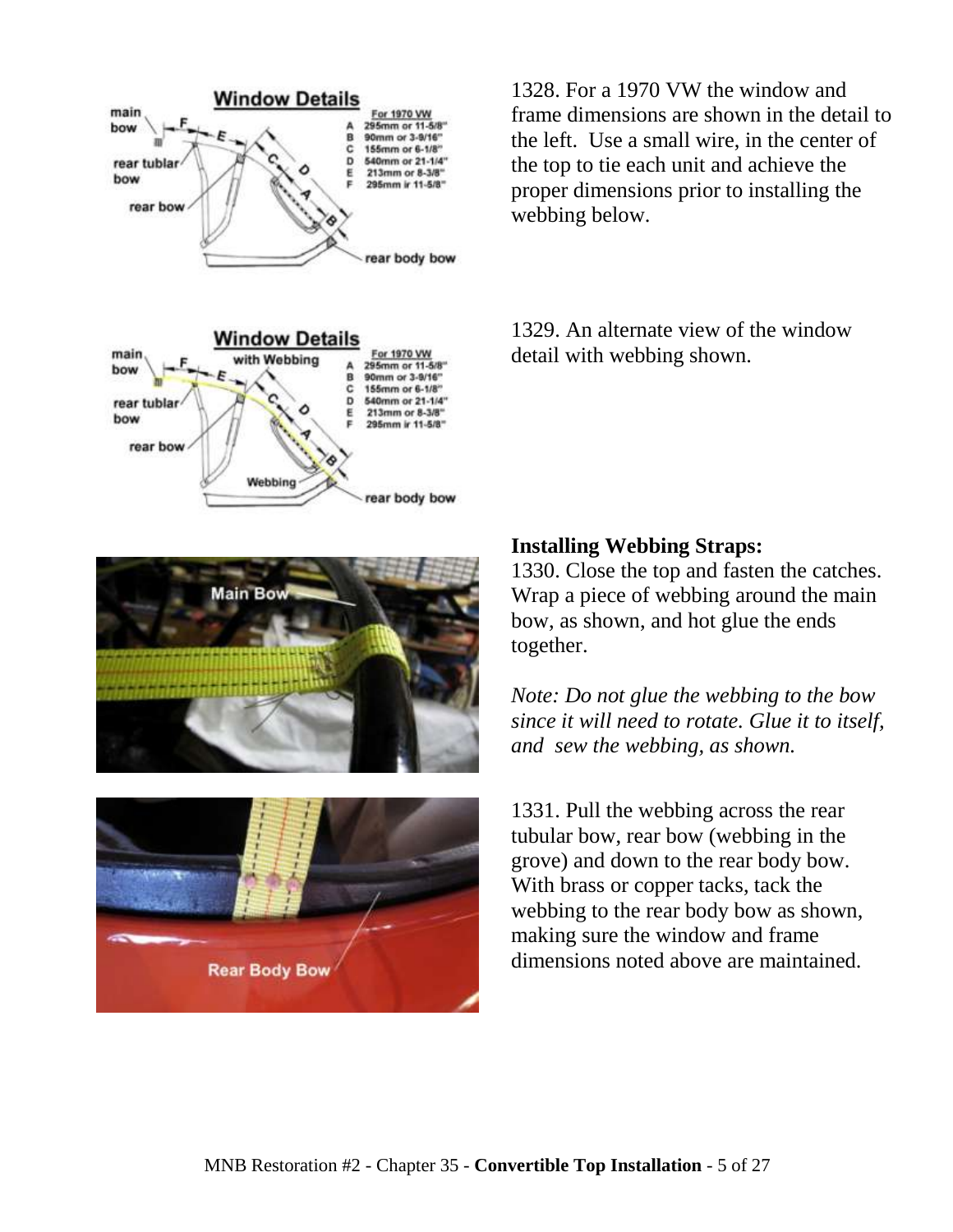

1332. Move up to the rear bow and tack it into place, making sure the webbing is in the small groove in the rear bow and window and frame dimensions are maintained.



1333. Cut a piece of webbing about 3" long and hot glue it to the webbing as shown. Again do not get hot glue on the bow since the webbing will need to rotate.

1334. Sew the two pieces of webbing together with carpet thread and a sharp needle, through the hot glue portions.



1335. View of the rear after the webbing has been installed on both sides.

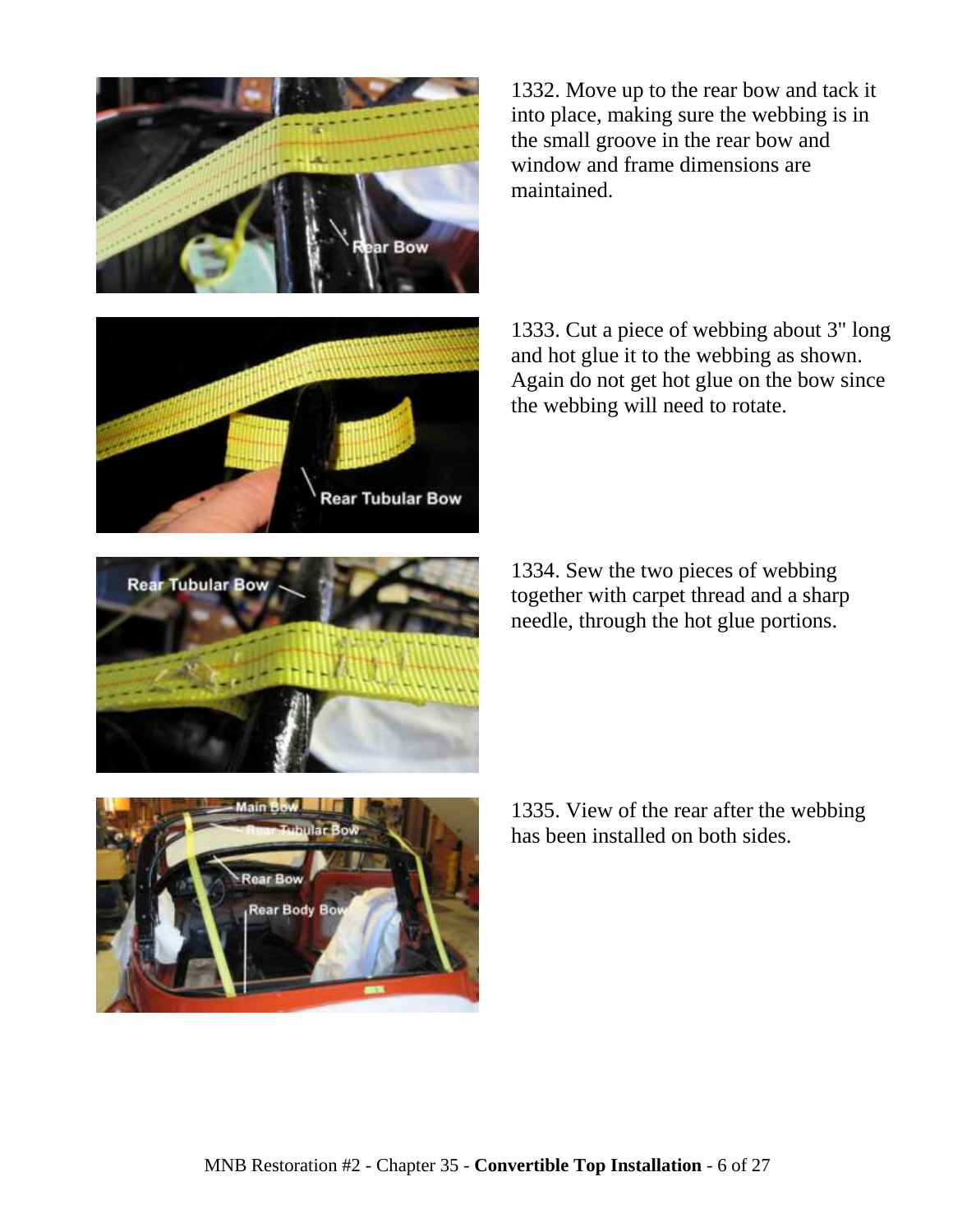

**Headline Atachment Order** 5 rear tubular bow 1 main bow 4 header 3 rear 6 front tubular bow body bow outer wooden moulding 2 rear bow

1336. The spacing from the center of the rear body bow to the webbing is 450mm or 17-11/16 inches, as shown.

*Work effort this section - 6 hours*

### **Installing Headliner:**

1337. The headliner should be attached in the order shown in the detail at left.

1338. After centering the headliner, temporary tack the headliner to the front bow, through the seams to prevent tearing.

**Attachment Screw** 

1339. Attach the headliner screw to the main bow on each side as shown.



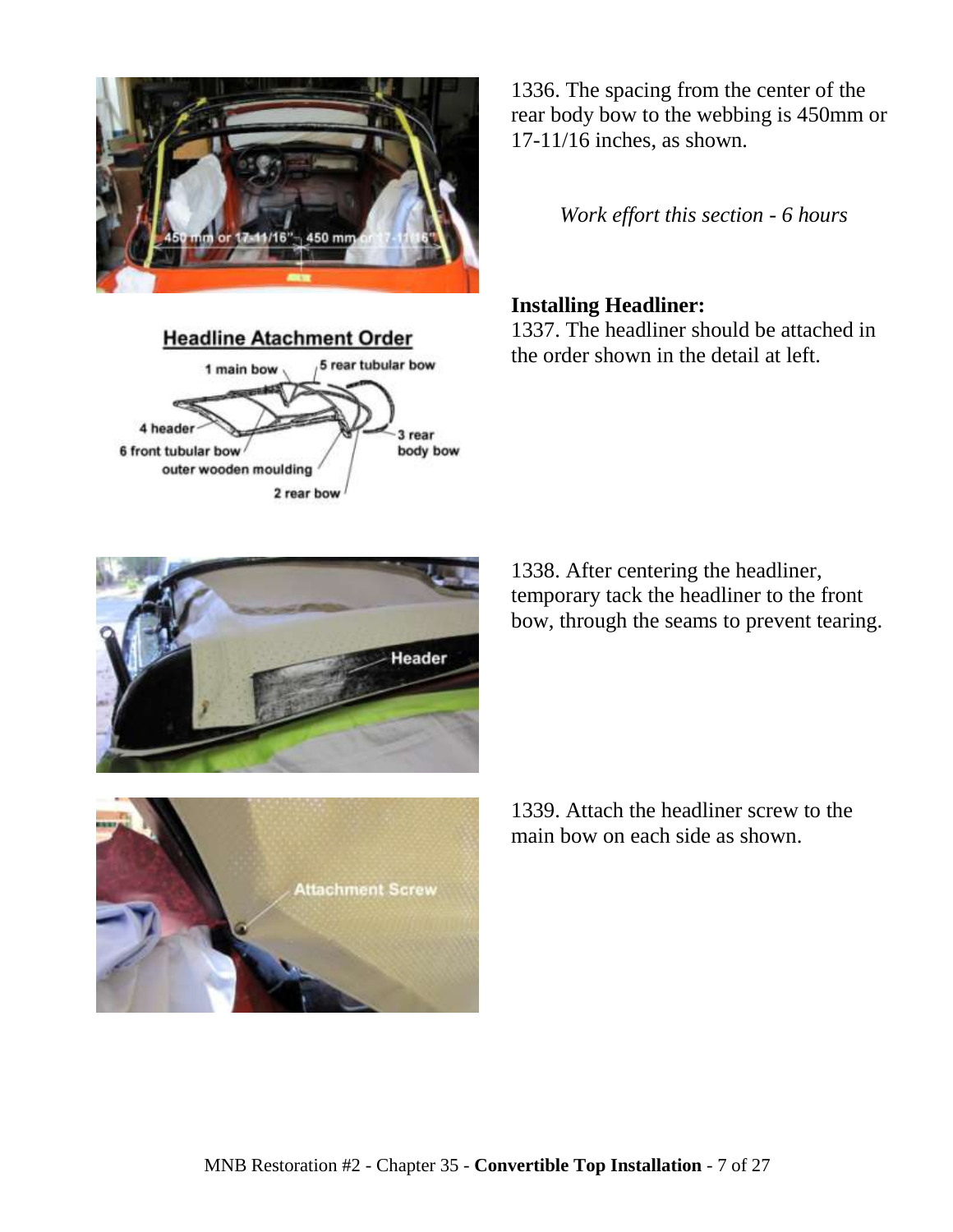



1340. The upholstery adhesive as shown was used to spray each bow, one at a time and both sides of the attachment flap, on the top side of the liner. The liner then was pulled tight and uniform along the underside of each bow utilizing the attachment order shown above. *Note it is much easier with two people.*

1341. Vic Diabin after the main bow (1) has been sprayed with adhesive. Cardboard was used to keep from getting the adhesive on the back side of the liner since we were afraid the adhesive would show through the pinholes in the liner.

1342. Main bow (1) flap attached..





1343. The rear bow (2) ready for attachment.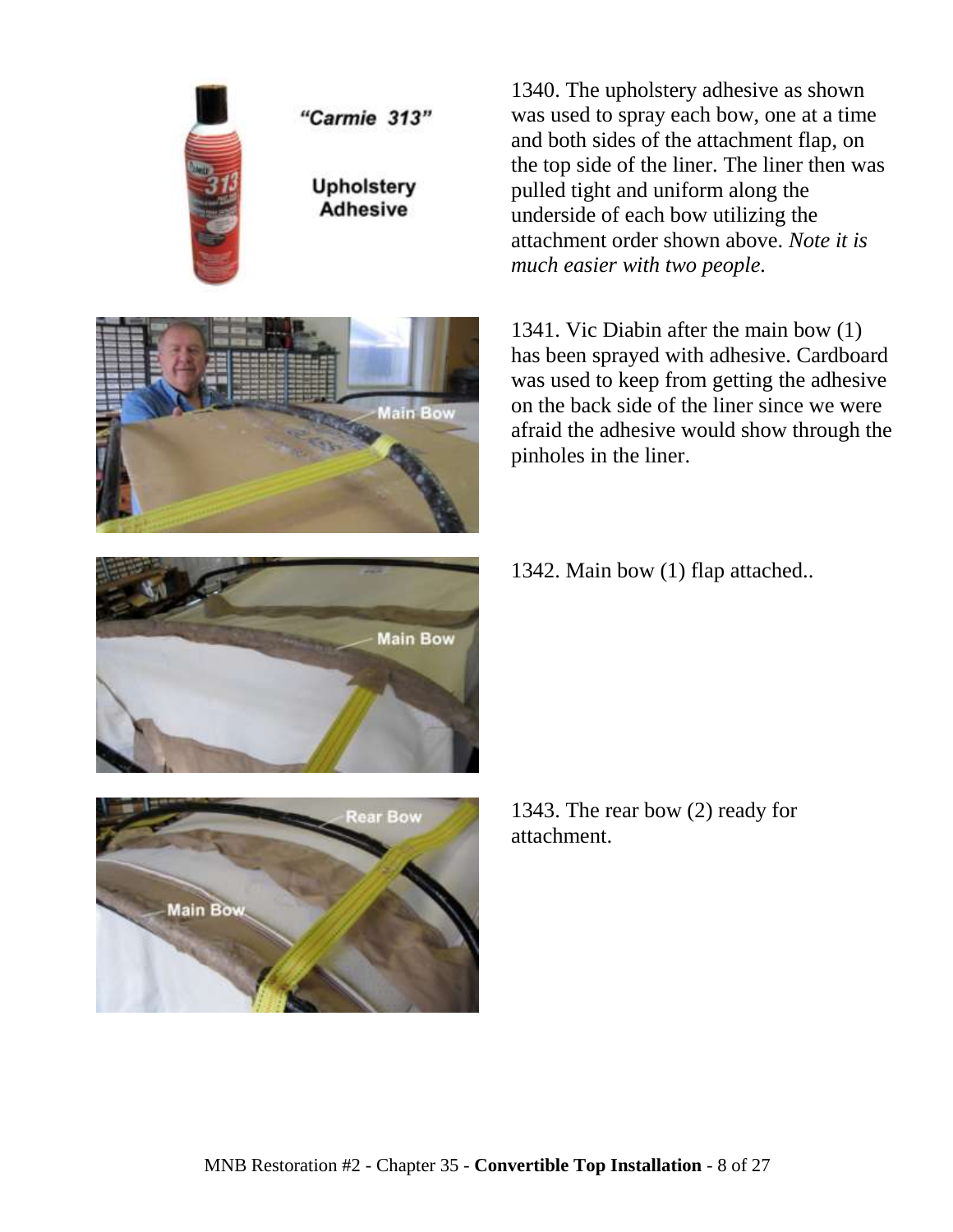





1345. The headliner was pulled uniformly and a first row of tacks were installed on the header (4).

1346. The header (4) after the first row of tacks have been installed.



1347. The header (4) after the second row of tacks have been installed.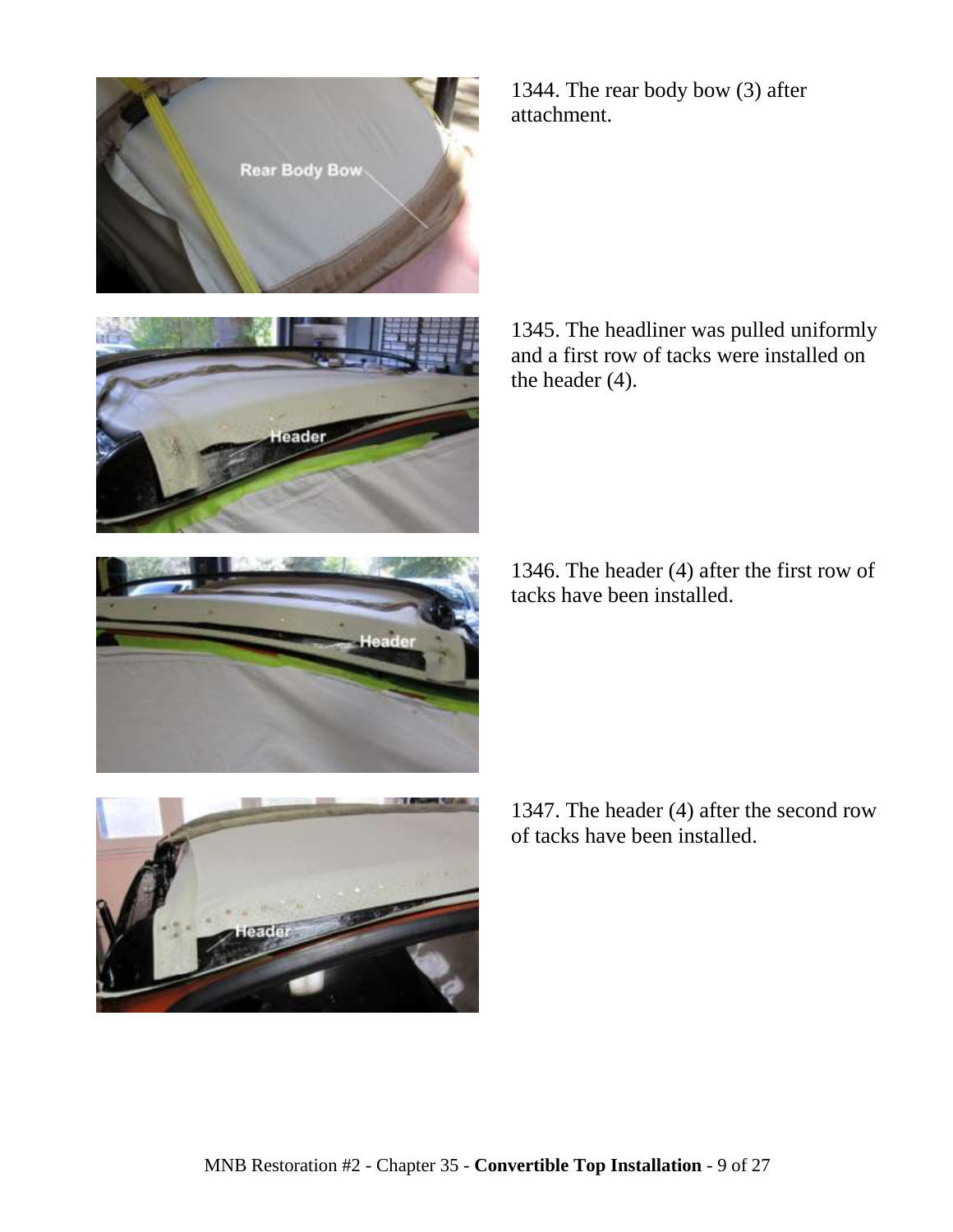

lain Bow

**Front Tubular Bow** 

**Rear Tubular Boy** 

Rear Bow



1349. The rear tubular bow (5) ready for attaching.

1350. The front tubular bow (6) ready for attachment.



1351. The front tubular bow (6) after attaching and after tucking the flap material tight on the bow.

*Note the headliner should hang down approx. 10mm below each roof frame.*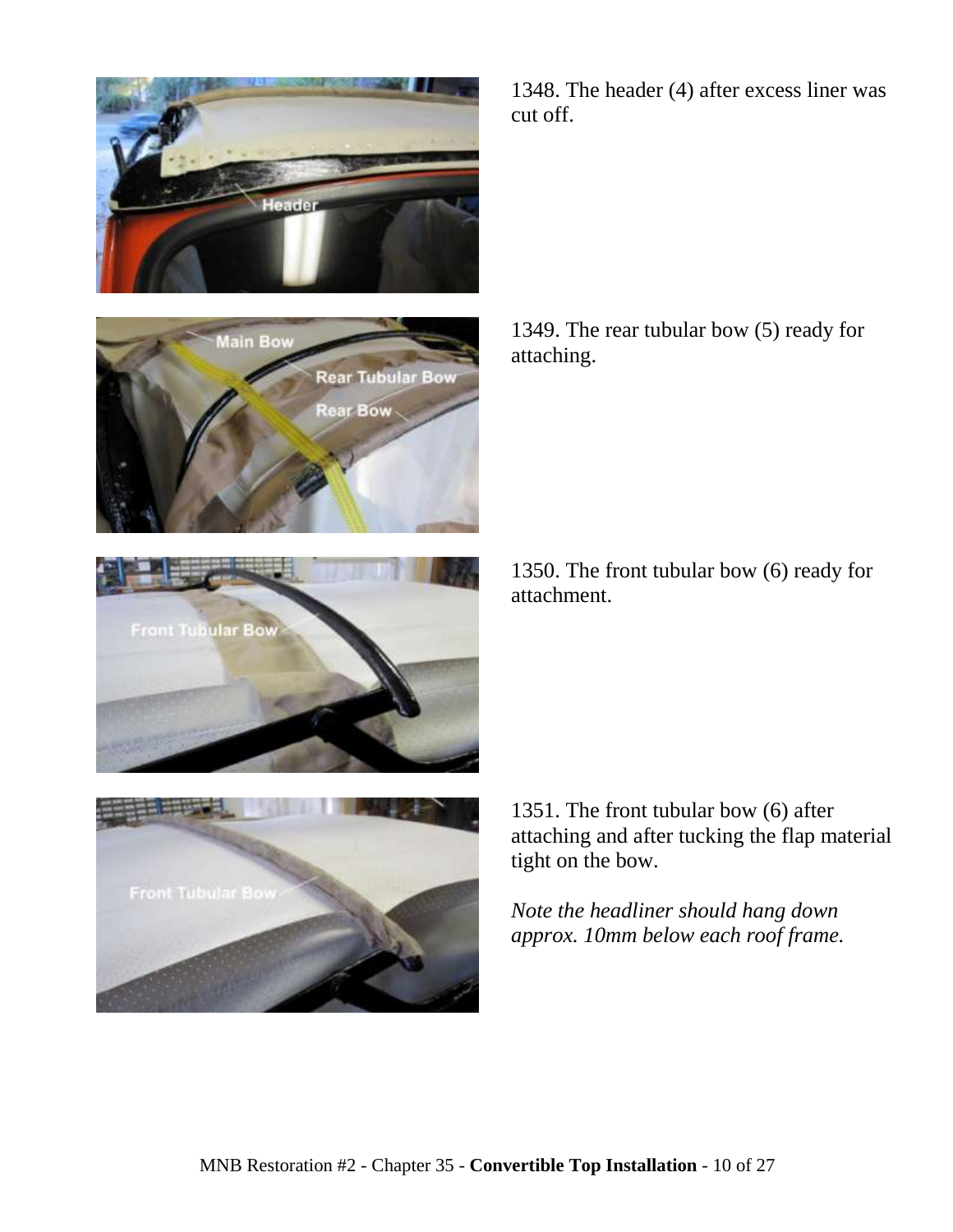



1352. View of headliner front.

1353. View of the headliner rear.

*Work effort this section - 3 hours*





1355. Slowly apply the vinyl covering to the frame and rub out any air pockets.

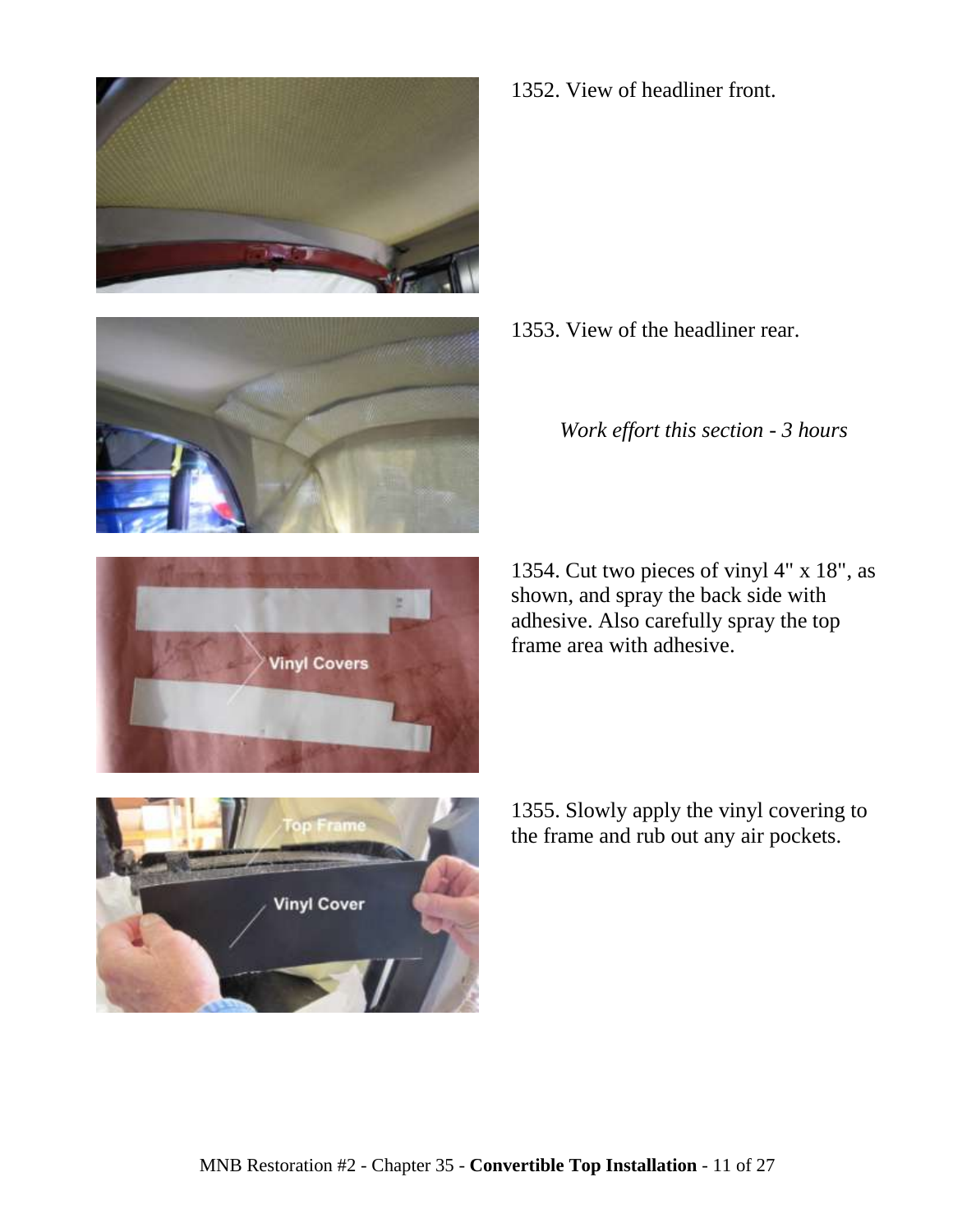





1356. Frame side shown with vinyl cover attached.

1357. Frame bottom shown with vinyl cover attached.

1358. Tie a length of 4mm diameter chord to the main bow and loop it around the rear tubular bow and tack the end to the rear bow.



1359. Sew the chord to the headliner side seam with the chord/string under tension.

*Note: I sewed through the existing holes in the liner.*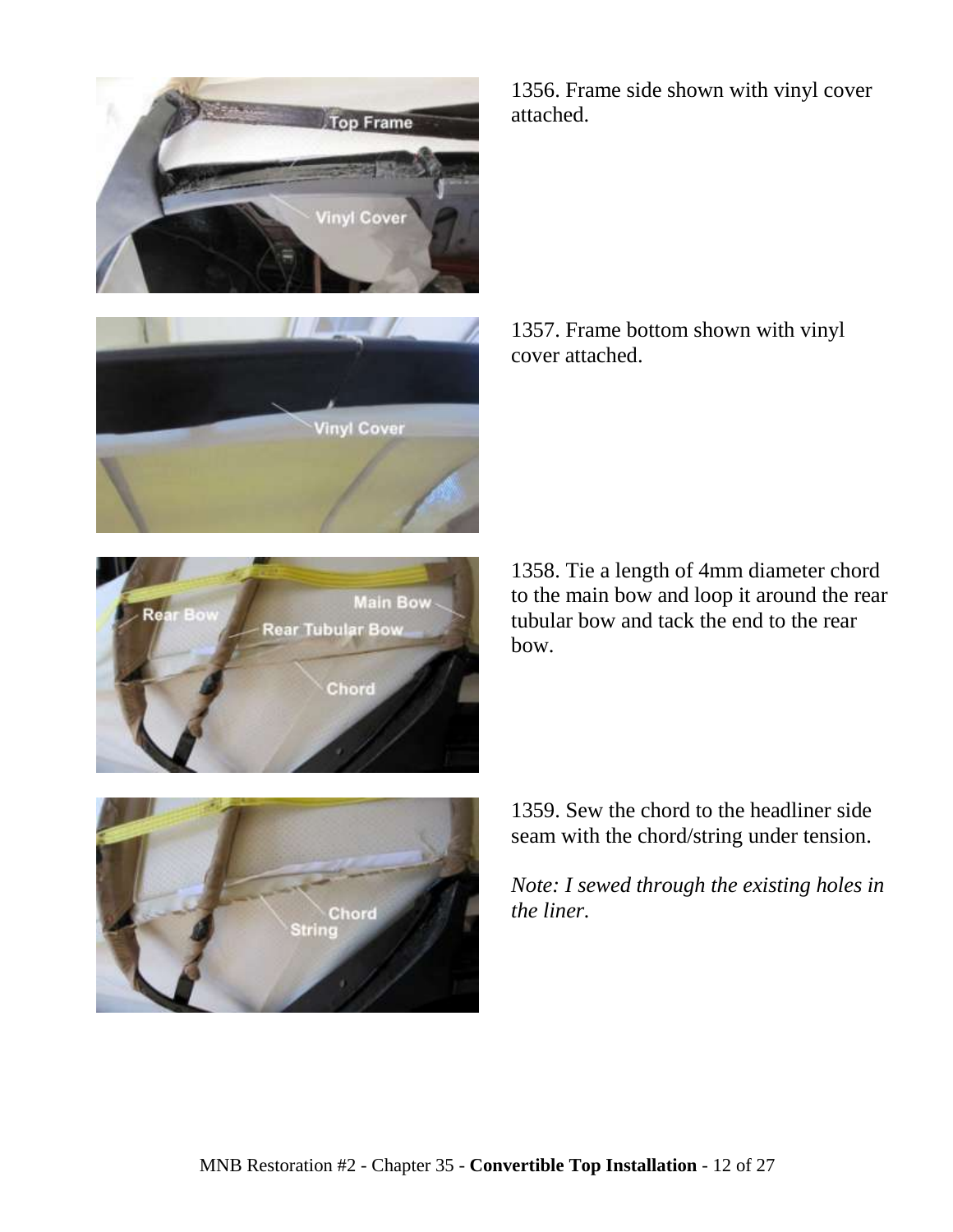



**Attachment Cloth** Approx. 38" x 26'

Approx 10" Above<br>Window

**Window Frame** 

1360. Close up of the chord and string

#### **Installing Rear window Frame:**

1361. Screw and hot glue the window insert to the window frame.

1362. Cut a piece of netting material 38" wide x 26" high and locate the window frame as shown. Glue the window frame to the attachment cloth.



Approx 8" Below<br>Window

1363. Locate the attachment cloth and window frame in position on the rear top as shown. Make sure the B & C Dimensions are maintained accordingly to step 1328 above. Use spray adhesive on the rear body bow and the rear bow to attach the attachment cloth and widow frame.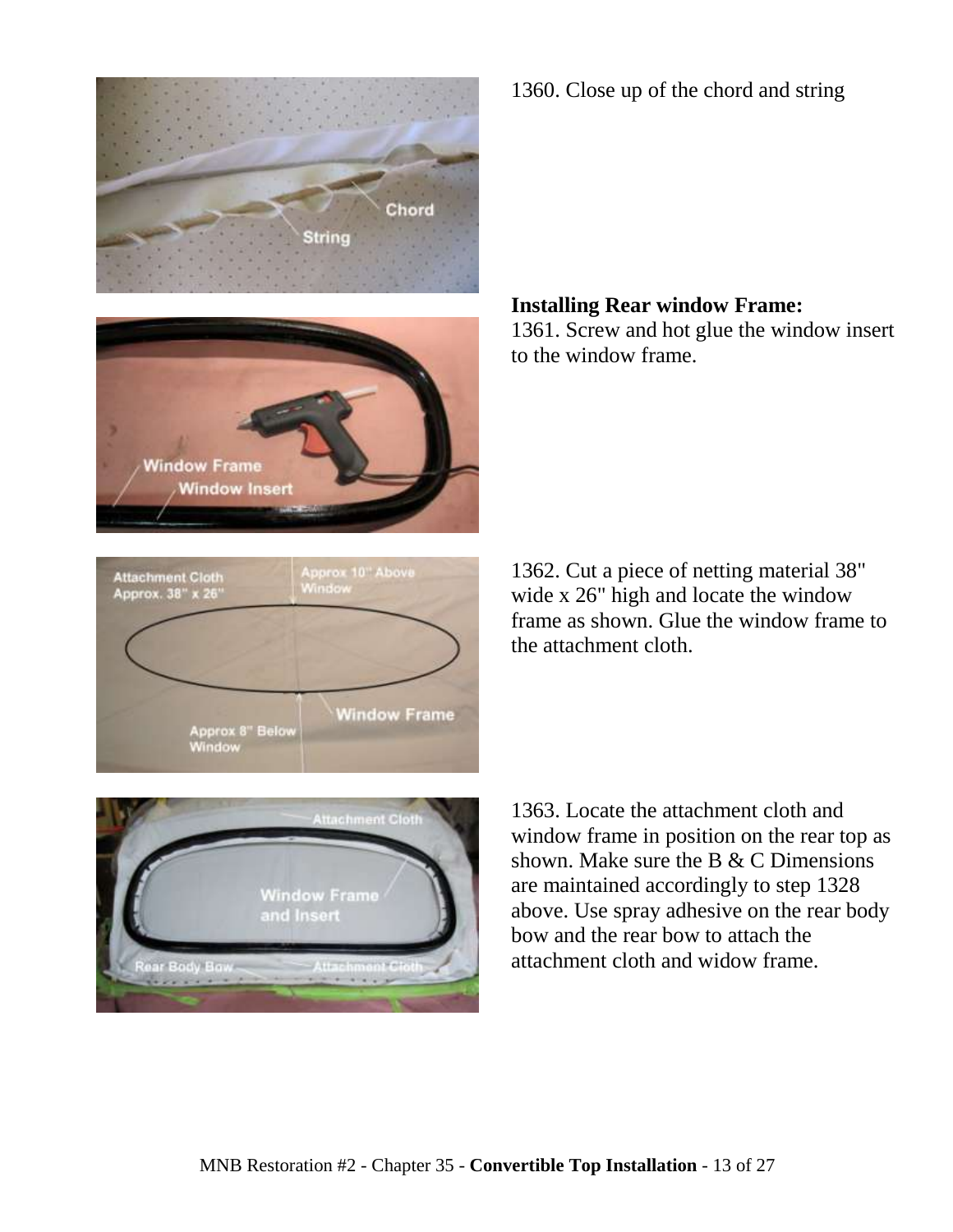







1364. Fold the corners of the attachment cloth over as shown and tack to the rear body bow.

*Work effort this section - 6 hours*

1365. Add an extra strap on each side from the rear bow to the rear body bow for extra protection, as shown.

## **Installing the Top Padding:**

1366. Lay out quarter pads and arrange them for best fit approx. in the position, as shown.

1367. Glue and staple the quarter pads to the rear body bow and the rear bow. Cut out the window frame and along the rear body bow.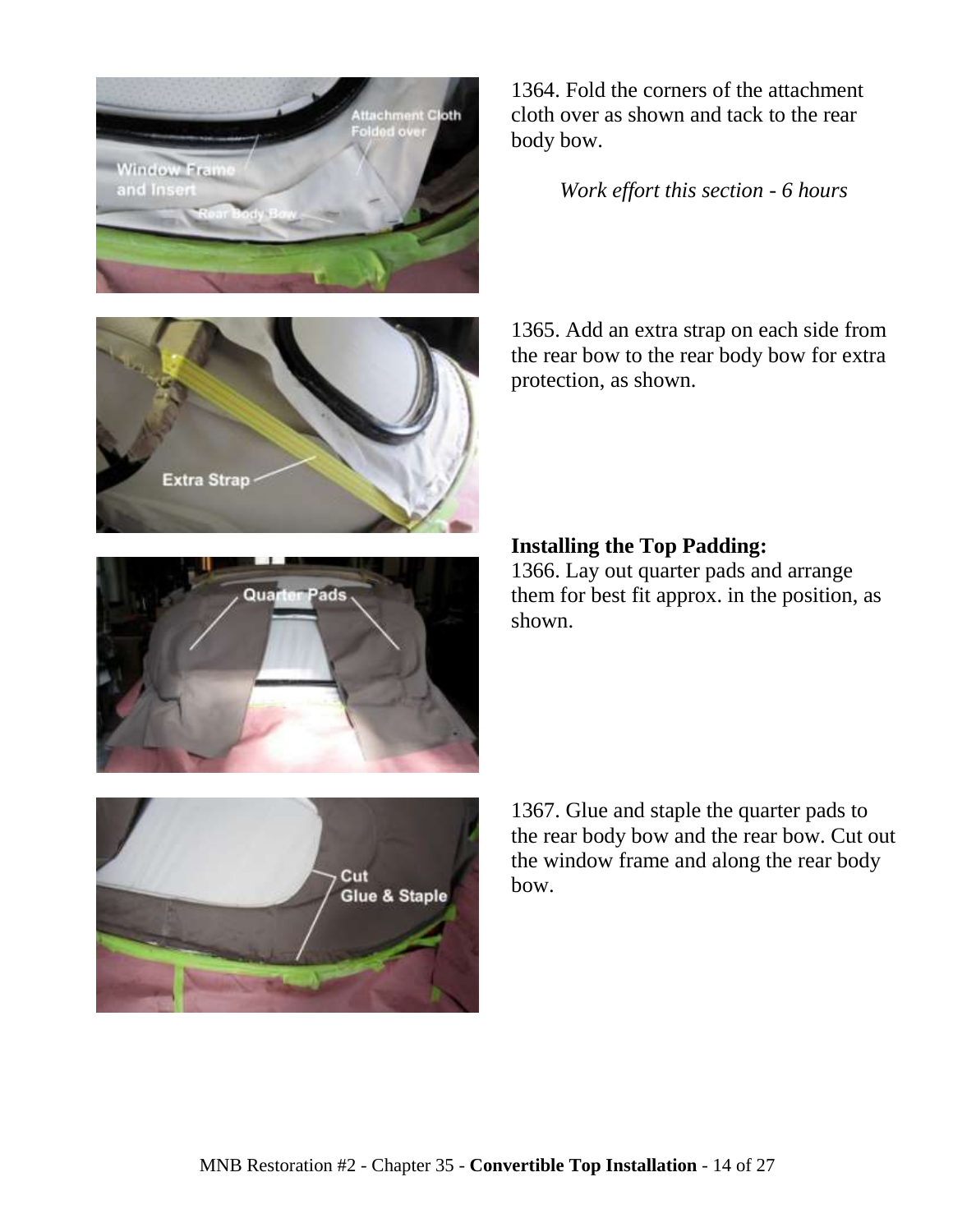



1368. With the waste material, cut out a fill in piece and glue and staples, as shown.

*Note: if you can find stainless steel staples, then use them.*

1369. A view of the rear quarter padding installed.

1370. A foam filler material was added to the interior of the side panel.



1371. Side panel after filler material was added.

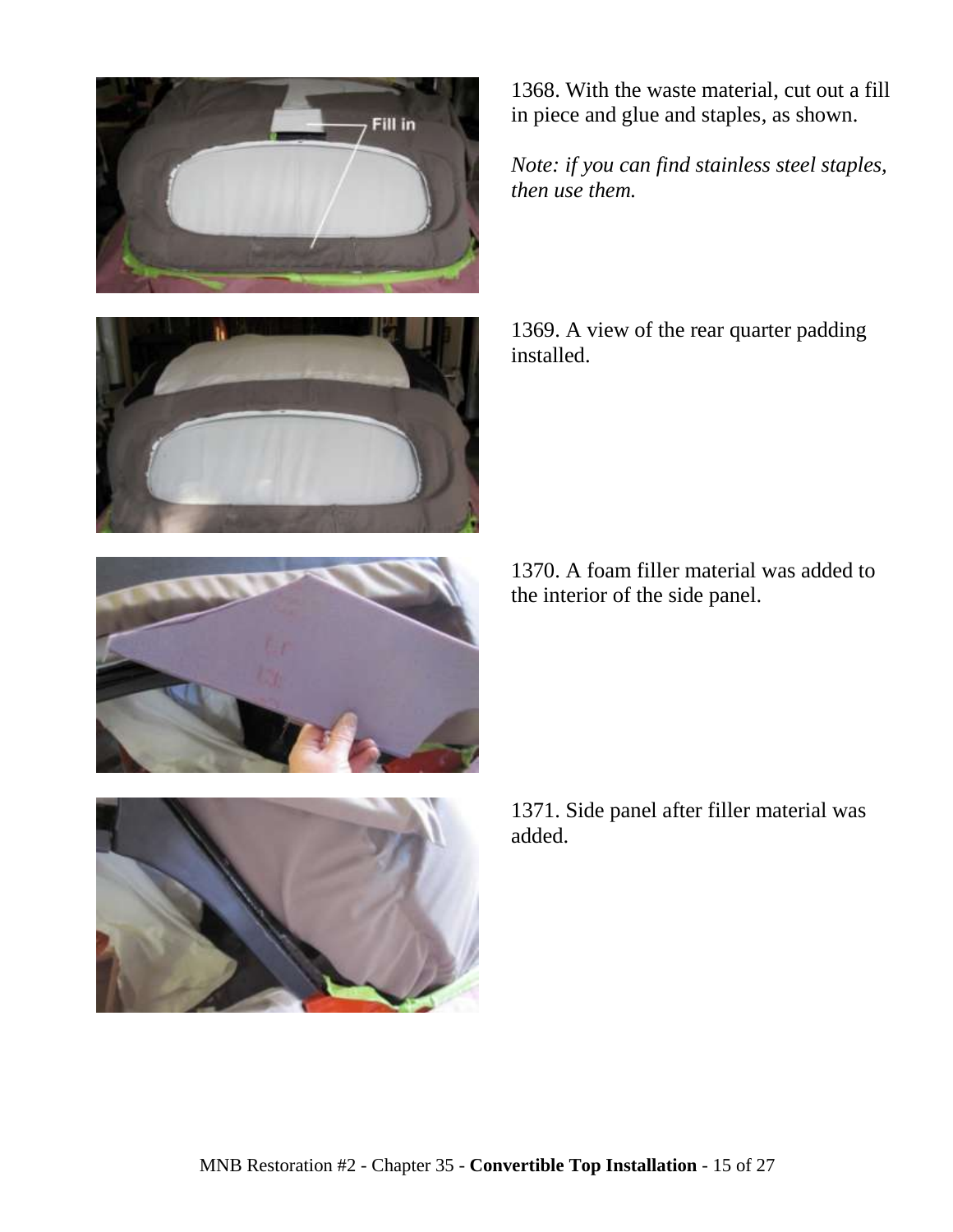

1372. Lay out the top pad on a flat surface and wrap the covering around the foam, then glue and fold.



1373. Lay out and position the top pad on the frame. Glue and staple to the main bow and cut off any excess material.

1374. Then pull the top pad tight and staple to the header.



1375. Apply a second row of staples to the header then cut the waste material off.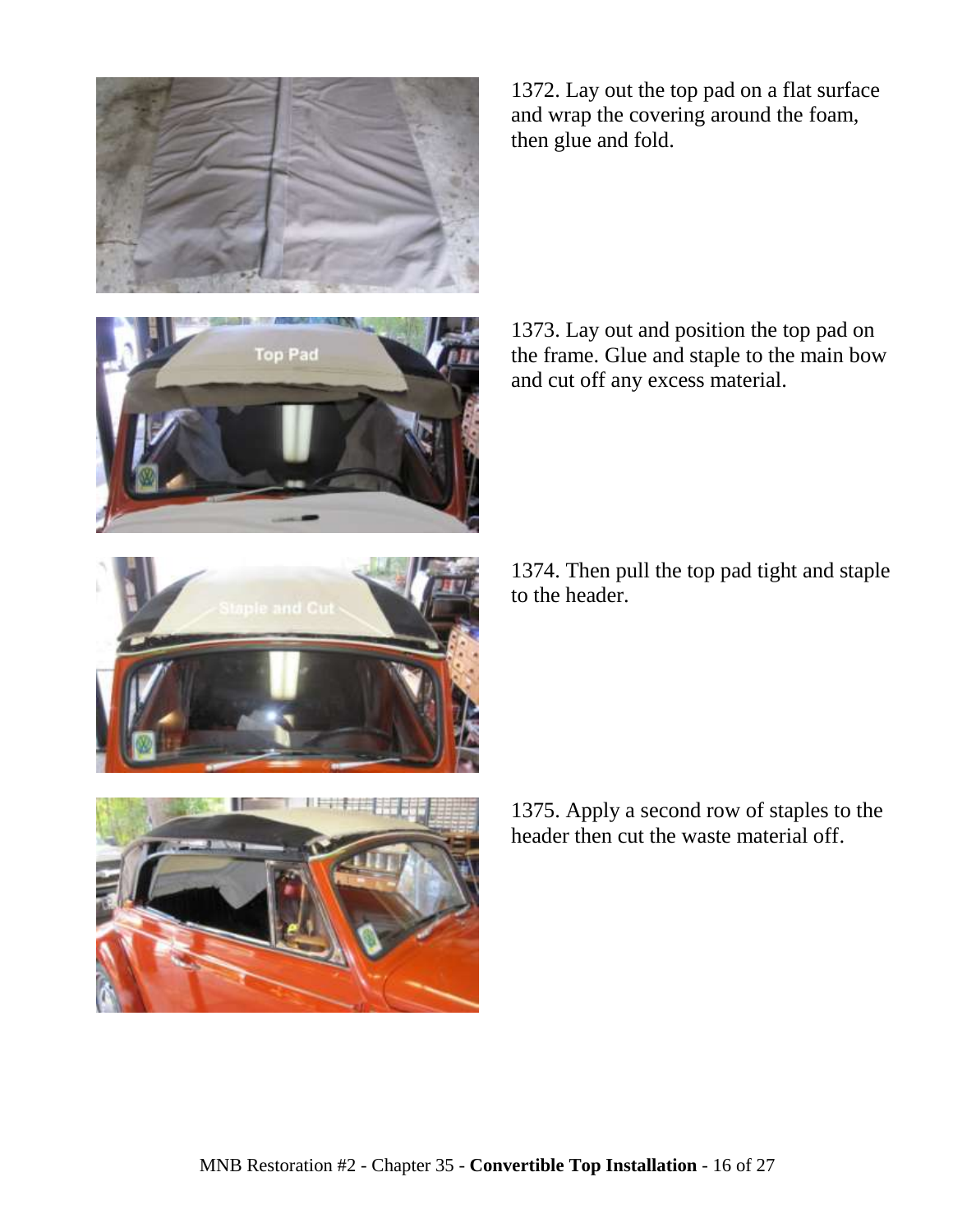





1378. The left side panel shown after sewing to the top panel.



1379. A rear view of the padding.



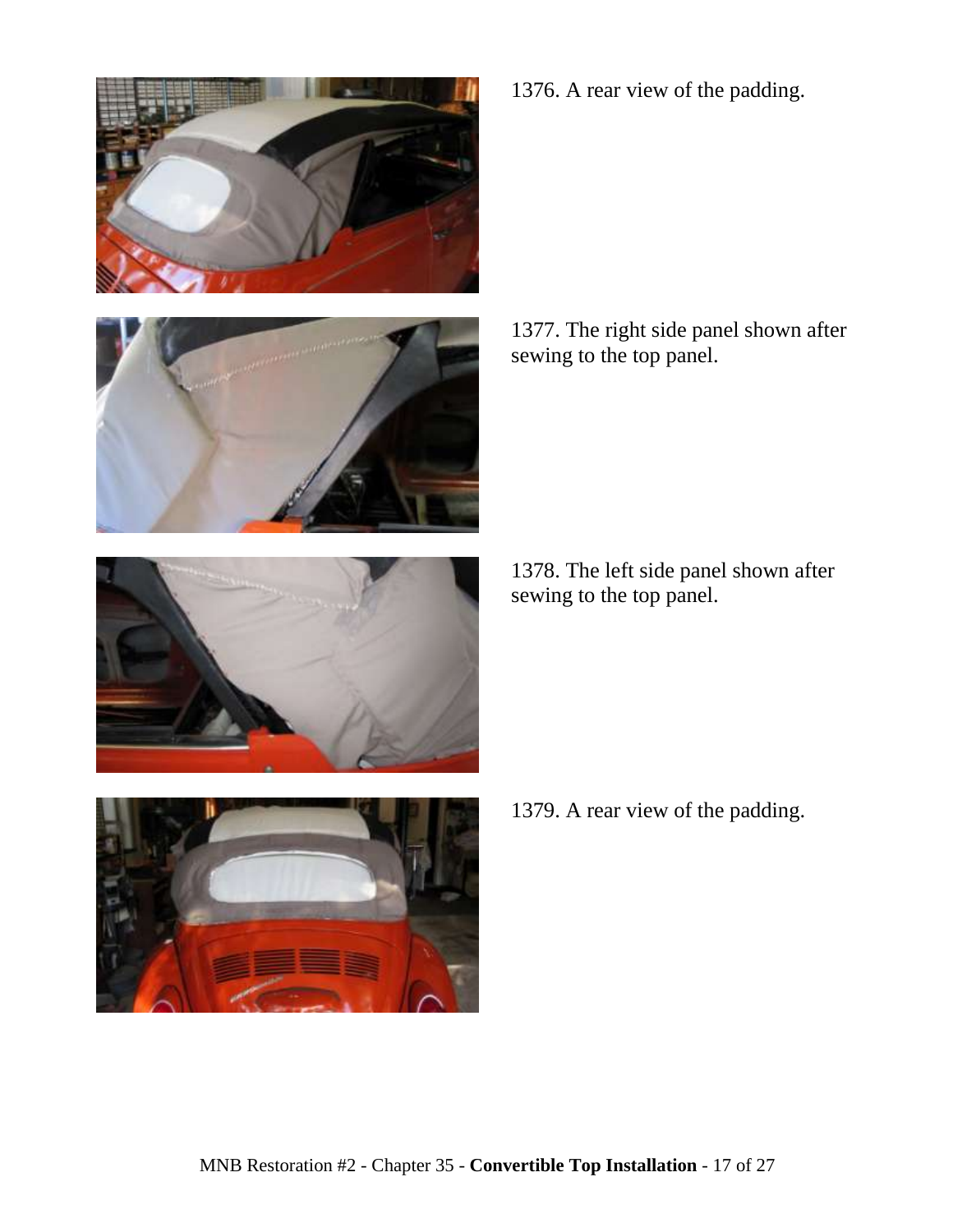



1380. Lay the new fabric top over the padding and knock off a few days for New Year.

*Work effort this section - 6 hours*

## **Installing the Foam Strip on Header:**

1381. Cut the foam strip to length and perform a trial fit and then glue the foam to the header. Wait about 5 minutes for curing time, then press the foam strip into place as shown.



1382. A view of the foam strip glued in place.



1383. Looking down the length of the header with the foam strip glued in place.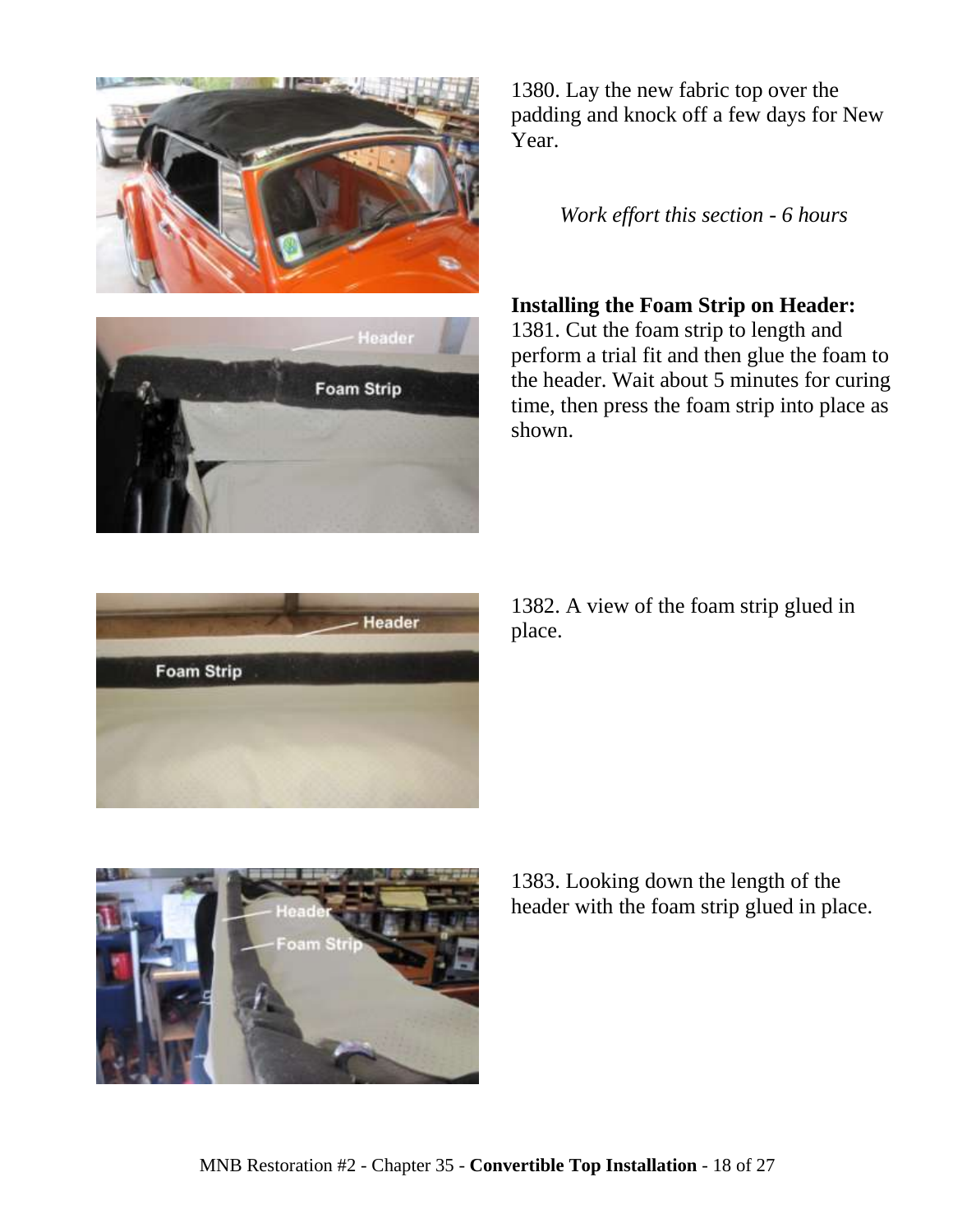



1384. Mark a cut line inside the rear window about 1/2" from the window frame edge.



1385. Carefully cut along the cut line with a sharp razor blade.

1386. With a pair of scissors, snip the corners, as shown.



1387. Spray glue on both the edge of the window frame and the liner fold up area.

*Note: Be careful not to get the adhesive everywhere.*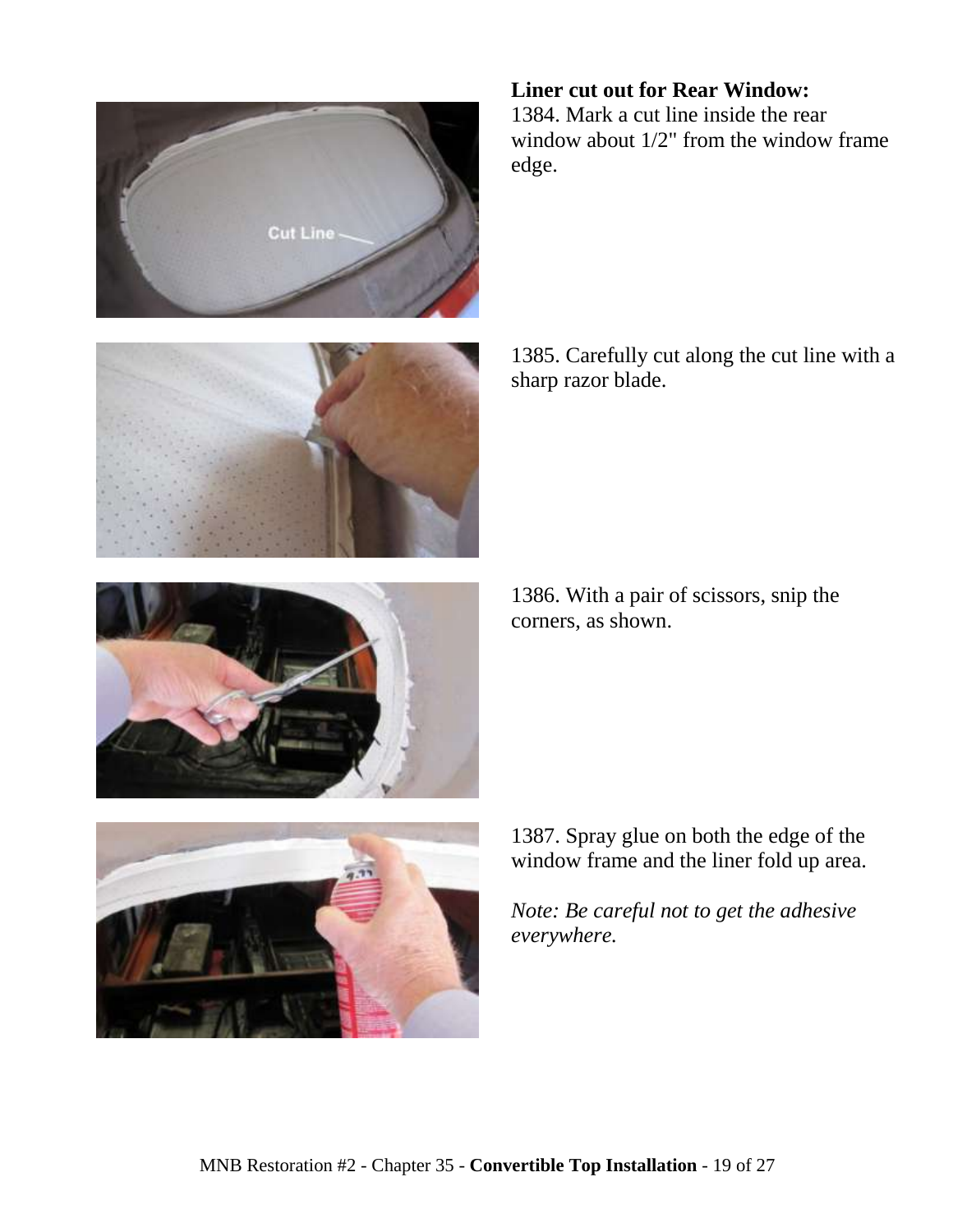

1388. Carefully fold the liner over the window frame as shown. Start in the center of the window and work your way out symmetrically.



1389. Liner folded over and glued to the window frame.



1390. Rear window shown with the liner cut out and folded over the window frame.



1391. Put duct tape over the seam and nail/staples to protect the top.

*Note: The AU duct tape is suggested but not a requirement.*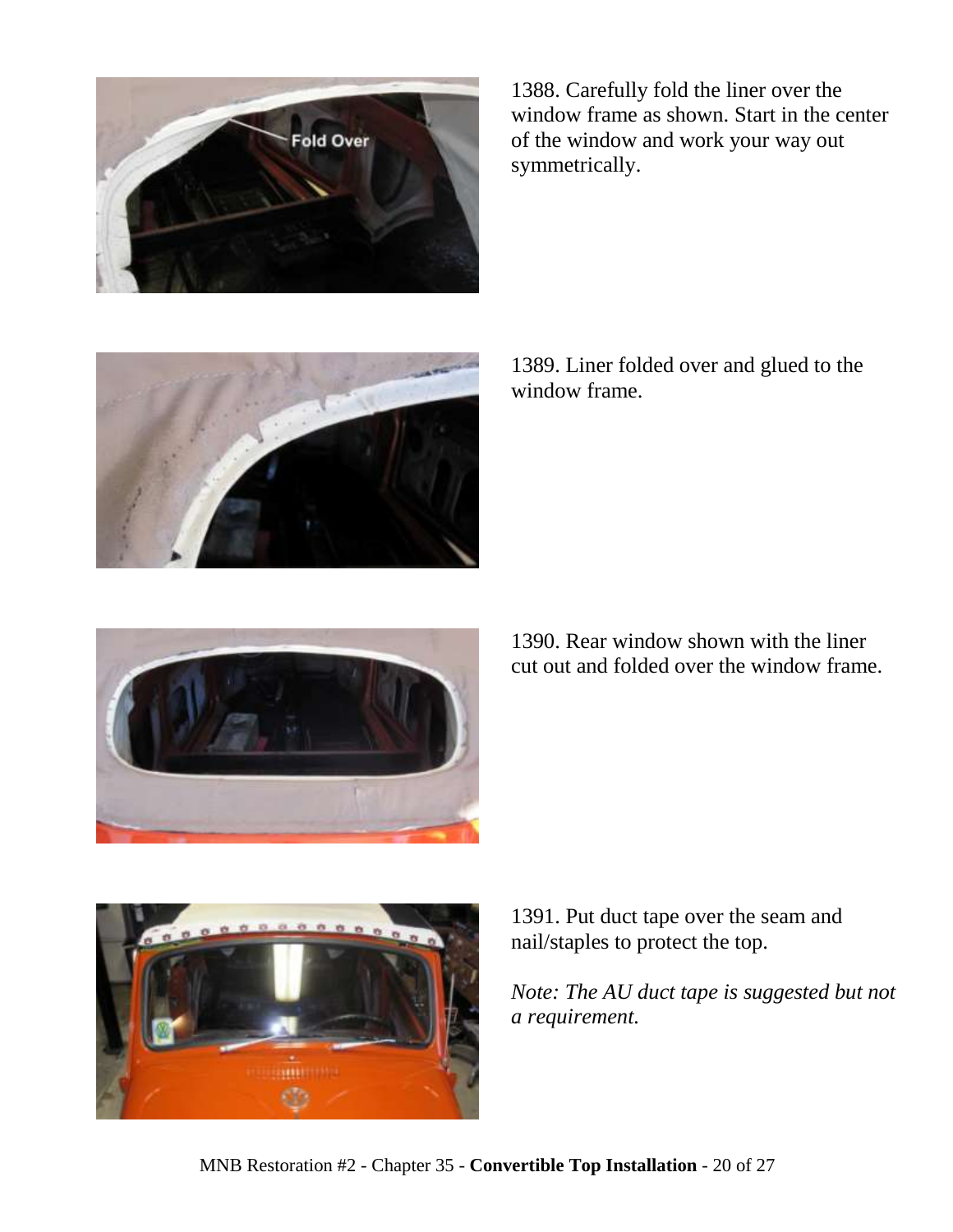

# **Top Cover Installation:**

especially at the corners.

1392. Rough fit the top pocket over the header.

1393. Carefully check the fit as you go,

*Note: The green tape is temporary to protect the paint from the top pin.*



1394. Connect the top pull chord to the tension wire in the front and pull the wire/cable through to the rear of car.



**Crimping Tool Tension** Wire

1395. With a crimping tool crimp the end of the tension wire/cable.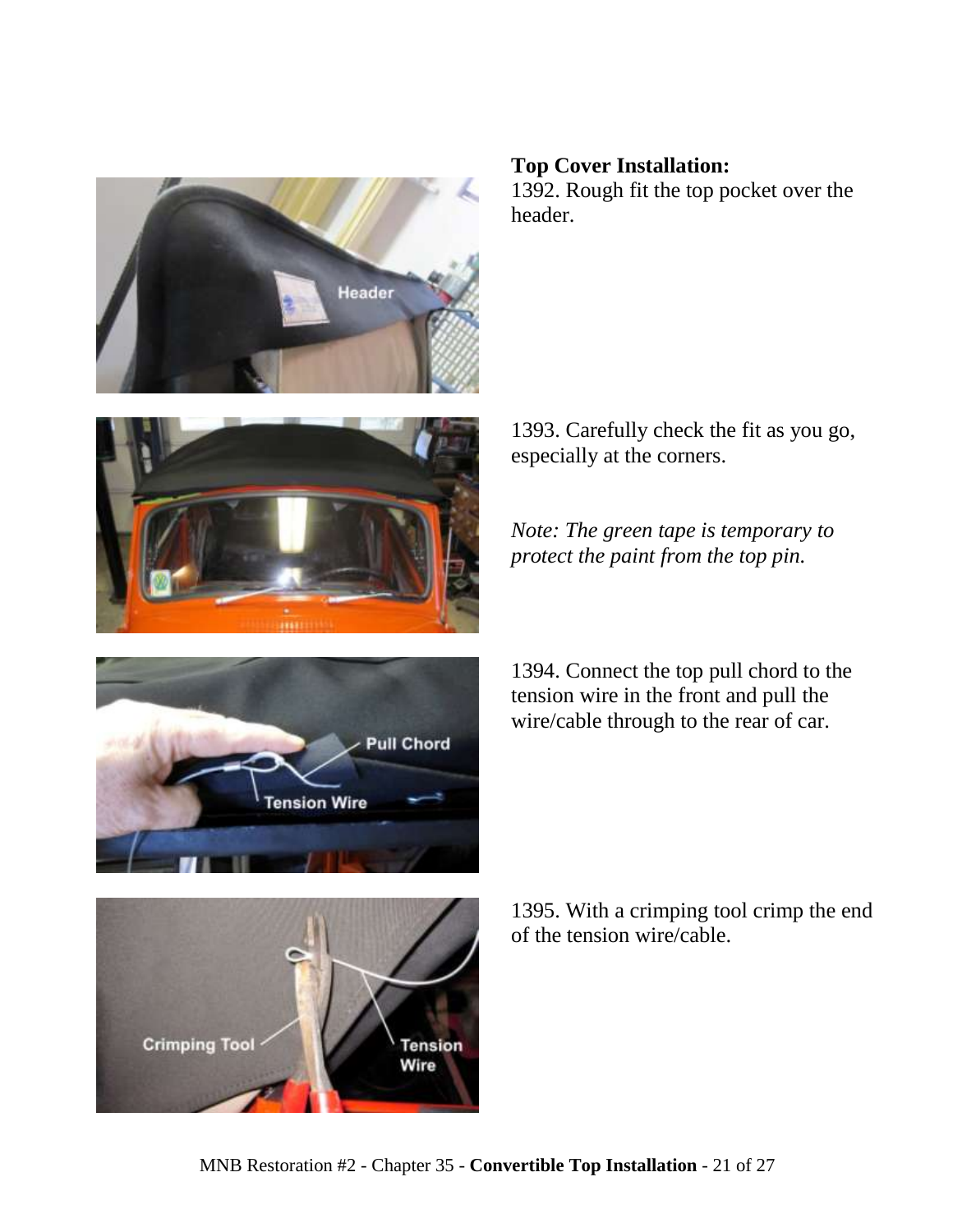**Tension Stainless Steel Outer Wood Wood Screw** on Main Bow #6 x 3/4"

1396. Fasten the tension wire/cable to the outer wood on the main bow with a stainless steel wood screw as shown. Follow the same procedure for the tension wire on the opposite side of the car.

*Work effort this section - 3 hours*

1397. Secure the top cover on the outer wood molding on the main bow, with a single tack, on the lower edge for both sides. Fold the top down and check for fit.











Wire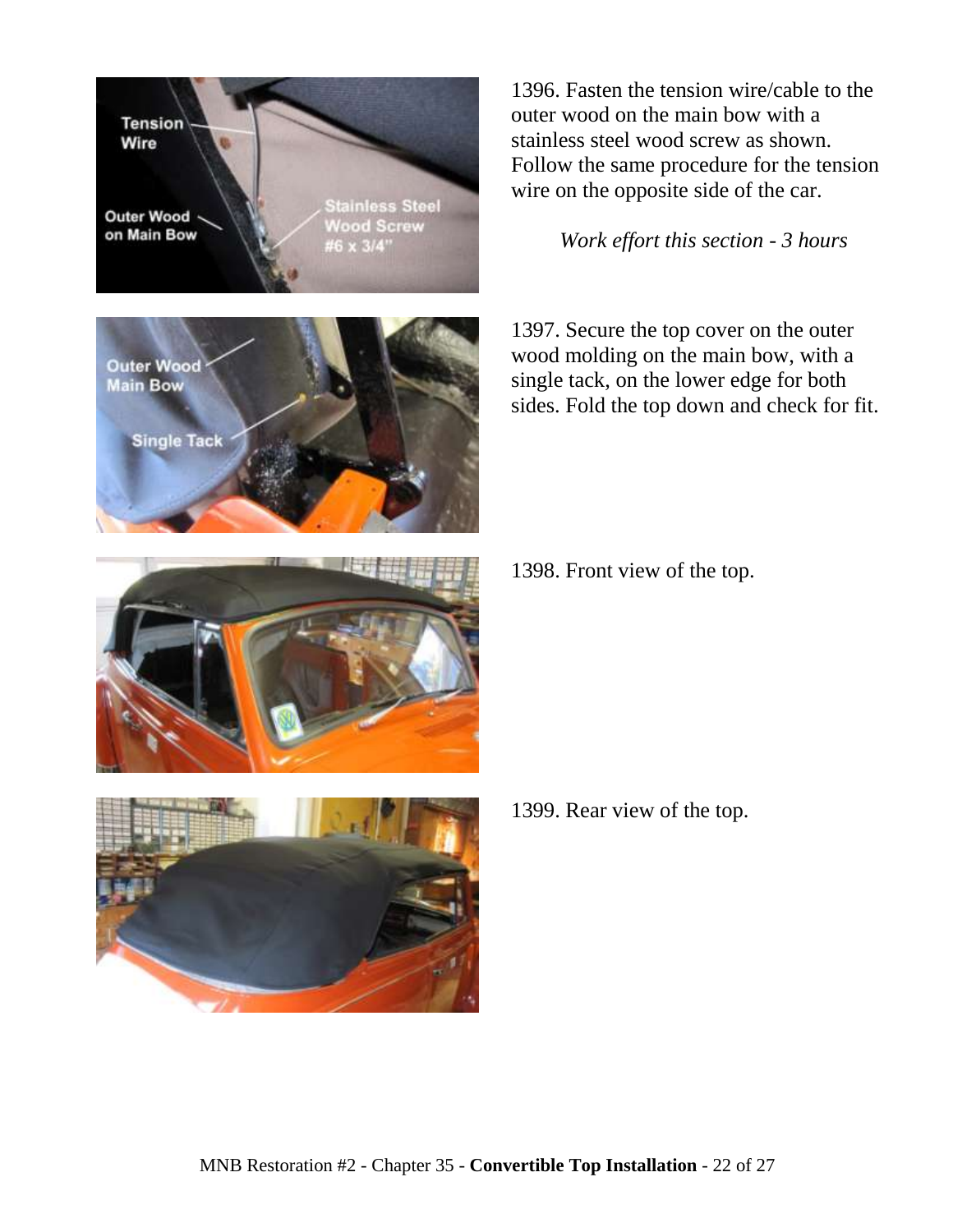

1400. If satisfied with top fit, then fold the top back and add additional tacks, while keeping top tight on the wood edge.



1401. Raise the top again and cut a hole for the header pin.

1402. Cut out area for the latch connection.



**Connect Front Tension Wire/Cable Connection** Crimping ool

1403. With the top raised approximately 12 inches, connect the front tension wire/cable to the spring. Use a crimping tool to fasten the cable tie.

*Work effort this section - 3 hours*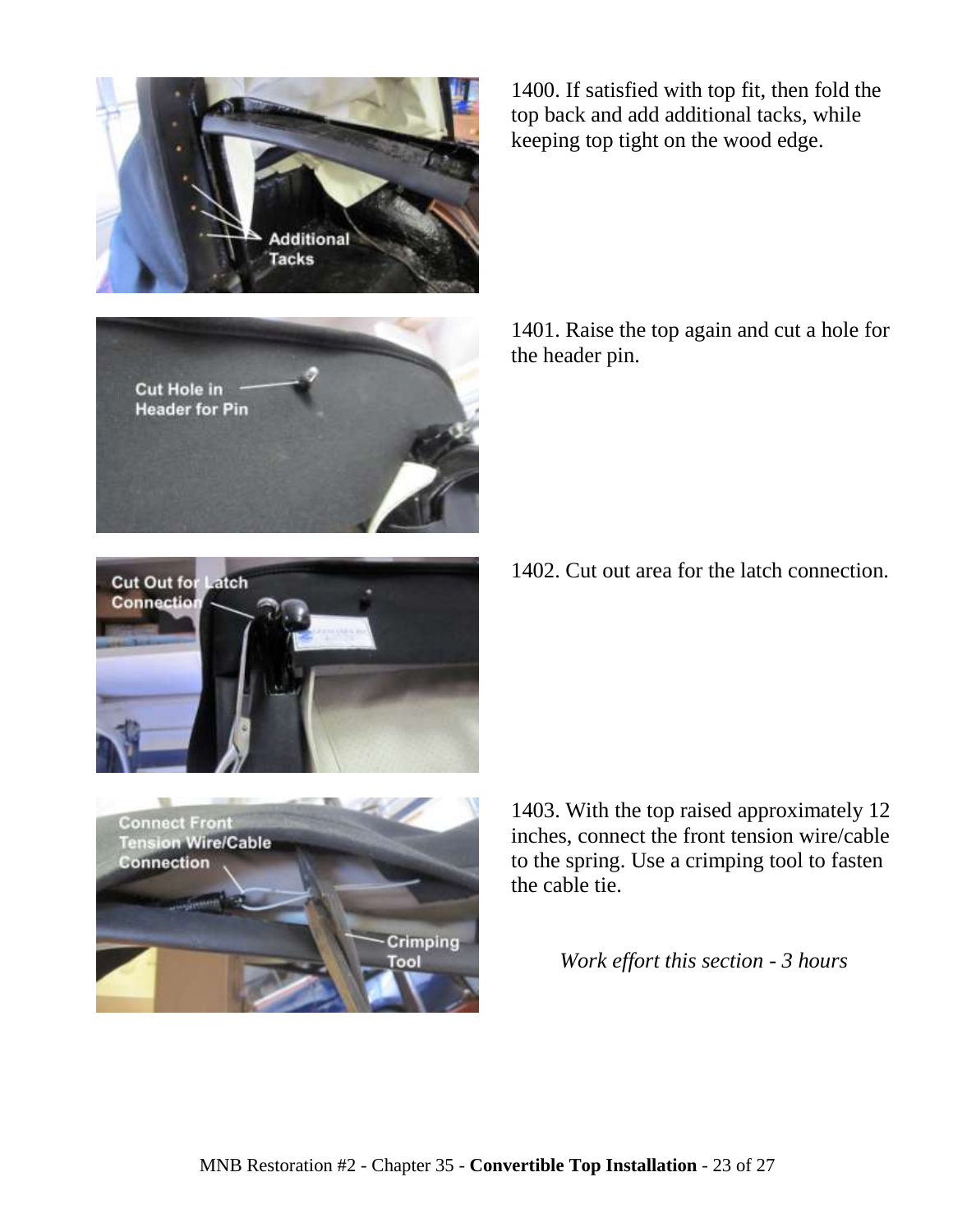

1404. If weather permits, move the car outside in the sun for a few hours prior to moving to the next step.



1405. Insert the tension wire/cable through the holes in the top cover on each side of the car and insert the threaded end of the tension bracket through the hole in the body as shown below.

1406. The tension bracket, shown prior to inserting the tension wire/cable.



1407. Tension wire/cable inserted into the tension bracket. Use wrenches shown to tighten each side of the cable uniformly.

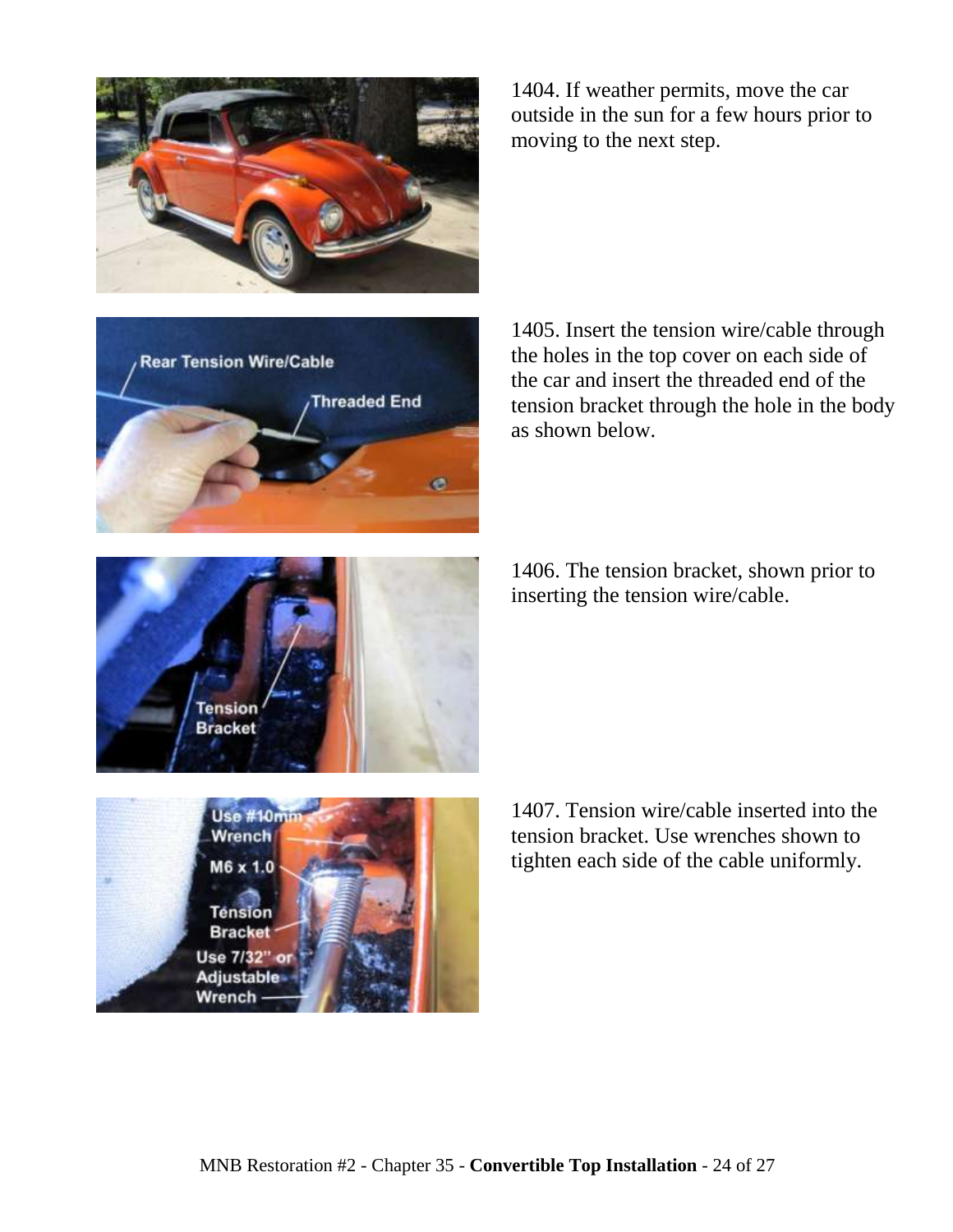

**Rear Tension Cable** 

1408. Tension wire through top and through hole in body as shown.

1409. Pull the top cover beading down so that it is level with the "U" channel.



**hird Hand** 

1410. Starting on one side press the top cover and tension wire/cable into the "U" channel.



*Tip: Use a bungee cord as a third hand to keep the tension wire taut.*

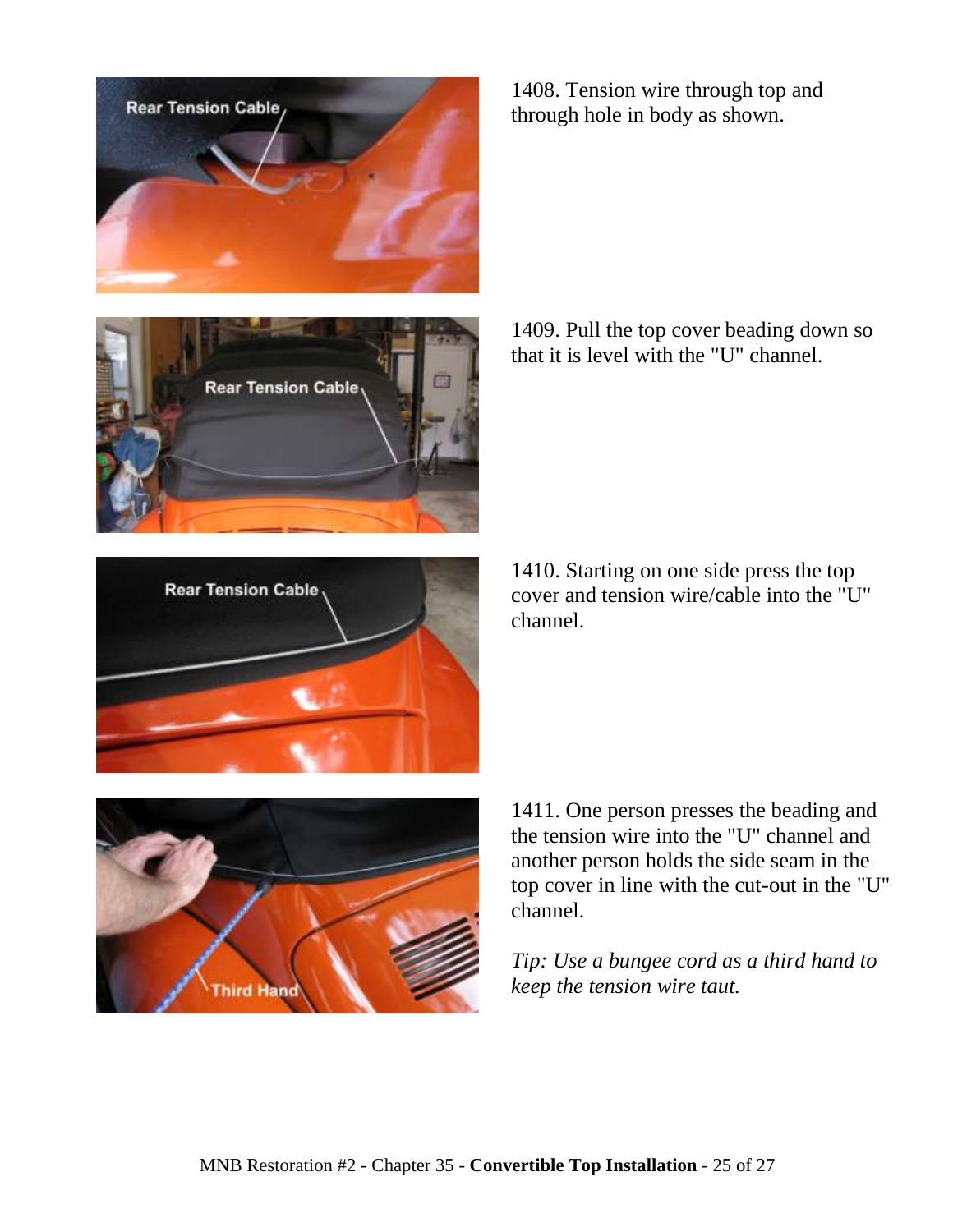

1412. Prior to final tighten, close the top and tap the bead into position. The wire should not be visible from any position and there should not be any creases in the top.

1413.Top installation complete.

1414. Side view of completed top.

- 
- 1415. Rear view of completed top. *Note the tension wire should not show. Work effort this section - 3 hours Work effort this chapter - 30 hours Total hours - 578*